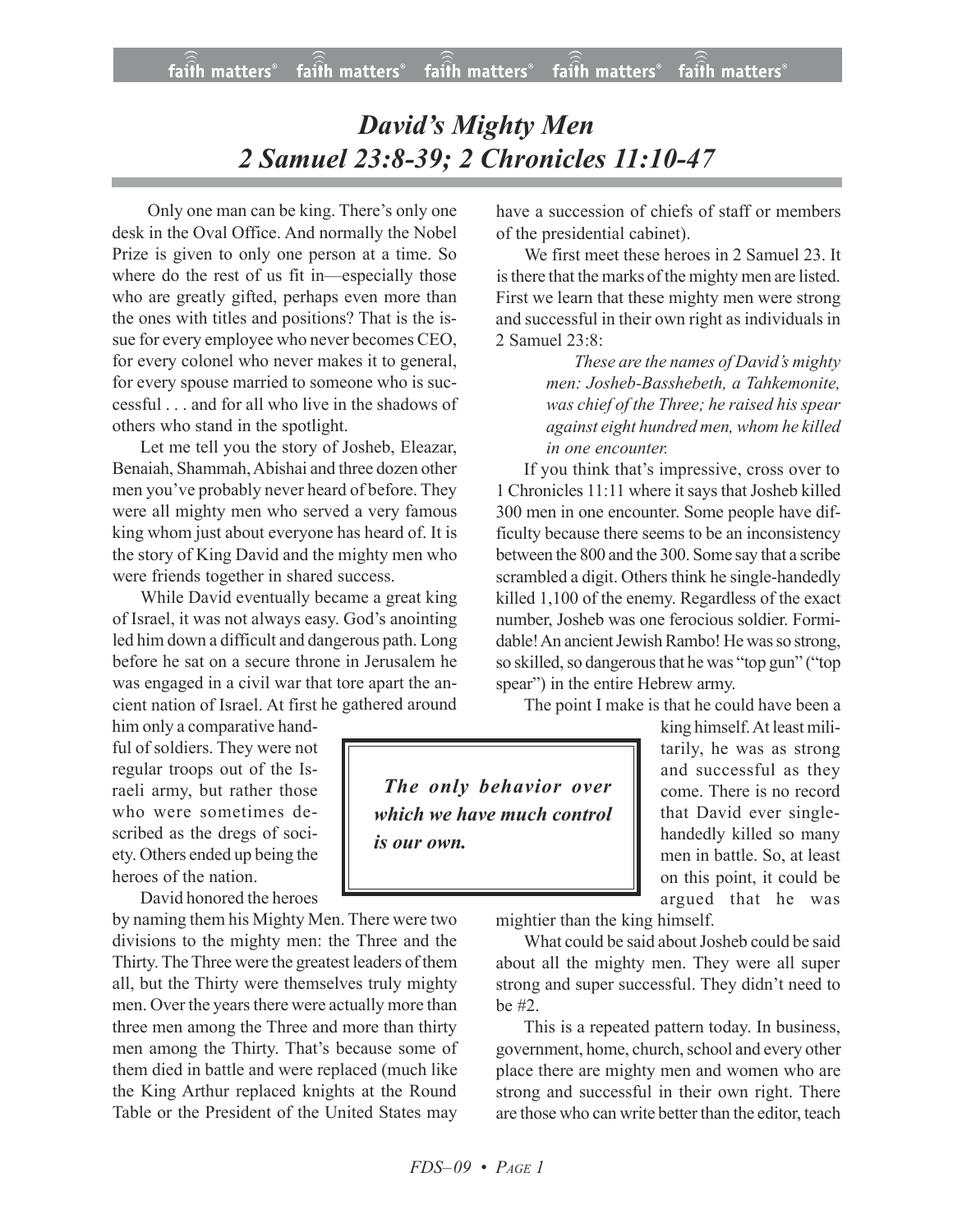better than the principal, govern better than the governor and lead better than the leader. They are the mighty men and women because they are good at what they do!

But that's not all there was to these mighty men because a second of their marks was that they were empowered by God. This is described in 2 Samuel 23:9-12:

> *Next to him was Eleazar son of Dodai the Ahohite. As one of the three mighty men, he was with David when they taunted the Philistines gathered at Pas Dammim for battle. Then the men of Israel retreated, but he stood his ground and struck down the Philistines till his hand grew tired and froze to the sword. The Lord brought about a great victory that day. The troops returned to Eleazar, but only to strip the dead.*

> *Next to him was Shammah son of Agee the Hararite. When the Philistines banded together at a place where there was a field full of lentils, Israel's troops fled from them. But Shammah took his stand in the middle of the field. He defended it and struck the Philistines down, and the Lord brought about a great victory.*

Josheb was not the only effective soldier. The other two, Eleazar and Shammah, both found themselves in battles against the neighboring nation of Philista. Because they were losing, all the other troops fled. They retreated. So Eleazar and Shammah had to decide whether to join the retreat and flee from the enemy or do something brave.

War is terrible and this ancient war between Israel and Philistia as no exception. Battles were fought hand-to-hand. They lasted all day for days without a break. Weariness increased the danger. Even the best of soldiers could become vulnerable when tired.

These mighty men were heroes. Eleazar fought until his hand was stuck to his sword. Shammah stood his ground even when his fellow troops retreated. Both of these men were enormously successful.

In both cases we are clearly told that it is the Lord who gave them the victory. There was more than muscle and guts. Their power came from God. That adds a whole new dimension to understanding who these mighty men were. They were mighty with God. God was on their side.

If you can forgive the comparison, they were sort of ancient Jewish Rambos. Here they were, taking on all these people, but at the same time they were men of God Rambos. I know that sounds like an oxymoron. Those things don't quite fit together. But that's what they were. They were formidable soldiers empowered by God. They were genuinely godly men. They were the instruments through which God's spirit accomplished great victories. Some could even argue that they showed more evidence of godliness than their sometimes sinful leader, David!

But what bound these men together were not so much the victories they experienced but their loyalty. They were absolutely devoted to David, the one whom God had anointed to be king. These mighty men were loyal enough to take their significant skills and accomplishments and devote them to someone else. It is an incredible thing when compared to the cutthroat competition which characterizes many capable persons.

They were loyal to the point of love. It was their leader David who bound them together. I find that amazing as well for often those who are so capable are entrepreneurs who want to head up their own organizations or their own armies. But we are told in 2 Samuel 23:13-16:

> *During harvest time, three of the thirty chief men came down to David at the cave of Adullam, while a band of Philistines was encamped in the Valley of Rephaim. At that time David was in the stronghold, and the Philistine garrison was at Bethlehem. David longed for water and he said, "Oh, that someone would get me a drink of water from the well near the gate of Bethlehem!" So the three mighty men broke through the Philistine lines, drew water from the well near the gate of Bethlehem and carried it back to David.*

David was tired and discouraged and reflective. As a whim, he wished for a drink from the well of his hometown. His loyal friends sneaked out of camp and broke through enemy lines to get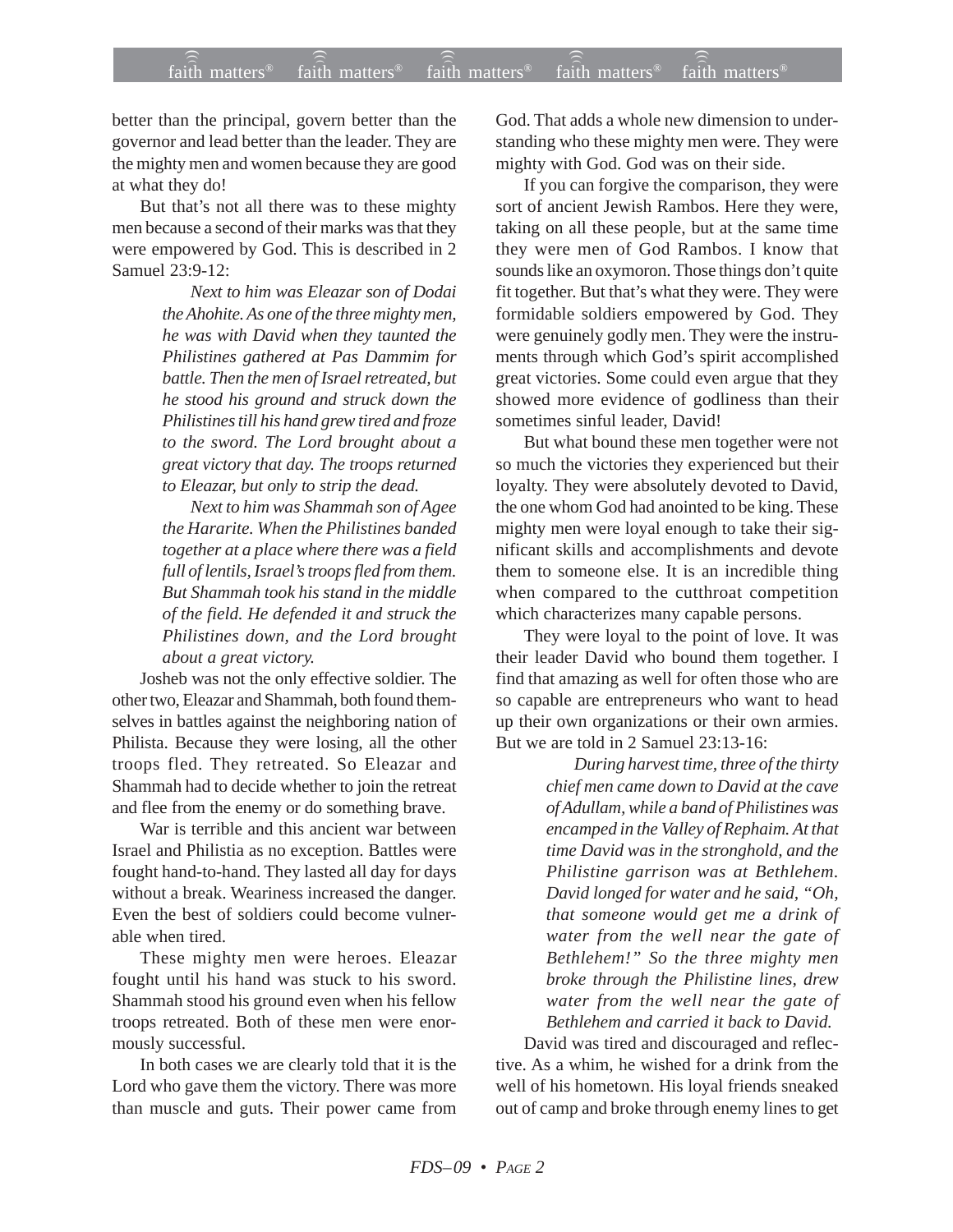their leader a drink of water. David certainly didn't expect any response to his comment. He wasn't dying of thirst. They just did it to make him happy. David's friends risked their lives for the love of their leader and for a glass of water.

But that's not all. In 2 Samuel 21:15-17 you read:

*Once again there was a battle between the Philistines and Israel. David went down with his men to fight against the Philistines, and he became exhausted. And Ishbi-Benob, one of the descendants of Rapha, whose bronze spearhead weighed three hundred shekels and who was armed with a new sword, said he would kill David. But Abishai son of Zeruiah came to David's rescue; he struck the Philistine down and killed him. Then David's men swore to him, saying, "Never again will you go out with us to battle, so that the lamp of Israel will not be extinguished."*

David was tired. He was in the middle of battle and someone in the enemy lines decided he was going to be a hero. He had a new spear and a new sword and he saw himself as a hit man who was going to kill David. The mighty men, specifically Abishai, committed to save David's life. But they also resolved that he would never personally go into battle again. They would fight his battles for him.

They recognized that he was "the lamp of Israel". He was the one God had chosen to light and lead the nation. Hhe could not be recklessly risked.

I look at these men and I am impressed. They were fantastic. No wonder David was so successful when he was surrounded by a cadre of capable, godly and loyal lieutenants like these.

And so it is today! Where there are no mighty men and women there are no Davids. It takes far more than a good leader. It takes mighty men. That is true for every layer of life from family to business to church to politics to everywhere else.

I think sometimes we miss out on the fulfillment of God's dreams, not because we lack the resources but because we do not depend on mighty men like these. And I think God's dreams sometimes do not come true because the mighty men and women of modern times are more bent upon their own agendas than they are in following with loyalty the leader God has appointed for them. I suspect that David never would have won the battles, united the kingdom, established the dynasty or gone down in history as he did were it not for the mighty men.

But what about the man the mighty men made great? What was his response? I regret to say that there are some pictures of David that show him at his very worst.

In 2 Samuel 23 there is a list of the mighty men. At the end of the list is a man who was not a Hebrew. He was a Hittite. He must have been most extraordinary. He was a foreigner who converted to Judaism and a soldier who was such a hero that he was named to the mighty men. Like the others he was strong and godly and intensely loyal to David. His name was Uriah.

During one of the battles with the Ammonites David was at home in Jerusalem. He was there because the mighty men didn't want to risk his life; they were risking their lives for him. In the evening David went up on the roof of his palace to cool off. While there he became a "peeping David", leer-

*Take the gifts God has given to you and be strong and successful in your own right. Get your power from God.*

ing at the naked body of the woman next door. The leer became lust and David sent for her and brought her to his house and to his bed and impregnated her.

Bathsheba was a married woman. Since her husband was a soldier away at war and

she was pregnant, their illicit affair would become known. So David concocted a fascinating scheme whereby he sent for her husband and asked that he be brought back to Jerusalem in order to give David an update on the progress of the war. David assumed that Uriah would then go home to his wife and have sex with her, return to the battle and think that the child was his.